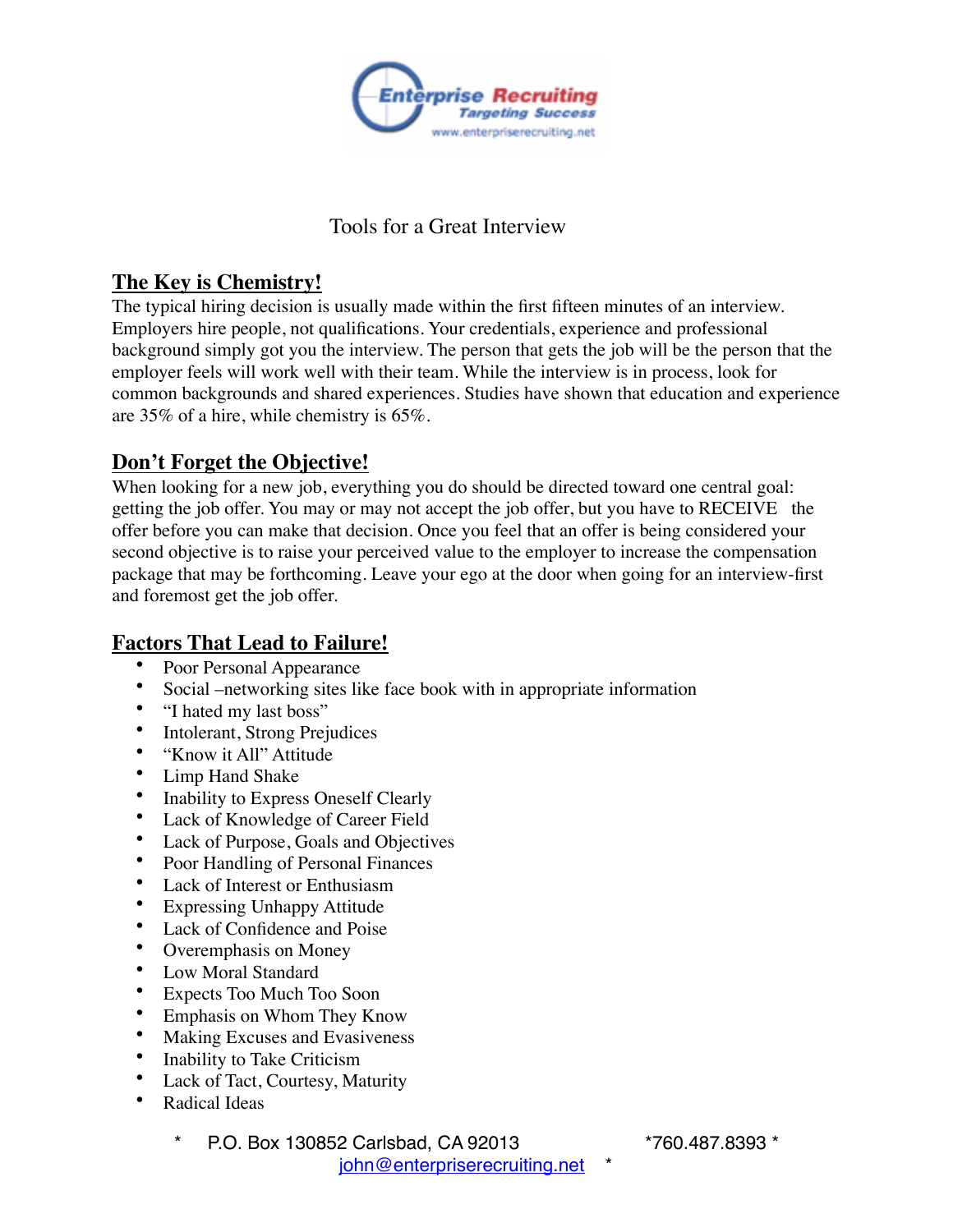

- Late to Interview
- Indefinite Response to Questions
- Condemnation of Past Employers
- Little Sense of Humor
- Lack of Social Understanding
- Failed to Look Interviewer in the Eye
- Asked No Questions About the Position
- No Interest in Community Activities
- Poor Knowledge of Company
- High Pressure Personality
- Unwillingness to Travel
- Cynical
- Wants Job for Short Period
- Indecisive
- Failure to Express Appreciation for Interviewer's Time

# **People are influenced by Conviction, Not Persuasion!**

Experience shows that most people talk about themselves in negative or self-deprecating terms. There is a fine line between enthusiasm and desperation. Employers want to know that if a fair and competitive offer is extended, you will accept. If at some point you know you really want the job, let them know. Remember: quiet enthusiasm radiates eagerness to become part of the team.

# **Prepare for the Interview!**

Create a portfolio of your accomplishments; Letters, brochures of products, etc.

Preparing for the interview is as important as the interview itself. **Spend time learning** 

### **about the company on their website.**

Dress Code: Both men and women should wear conservative business clothing and accessories. Hair should be trimmed and shoes polished. Never wear perfume, cologne or after shave lotion. Don't smoke or put gasoline in your car before the interview. Give yourself ample travel time (a good rule of thumb is three (3) minutes a mile plus thirty (30) minutes for good measure).

If invited for lunch, use discretion when ordering. *Never* choose hard to eat items and *Never* smoke or drink alcoholic beverages. Start the morning of the interview day with an interview state of mind. Treat everyone you meet during the day with respect as they may participate in the hiring decision.

**Employers Want Results!** During the interview, be sure to emphasize on-the-job accomplishments during your career. Talk about decreased expenses, increased revenue and improved morale!

Qualify your results in terms of a percentage or dollar amount.

\* P.O. Box 130852 Carlsbad, CA 92013 \*760.487.8393 \* john@enterpriserecruiting.net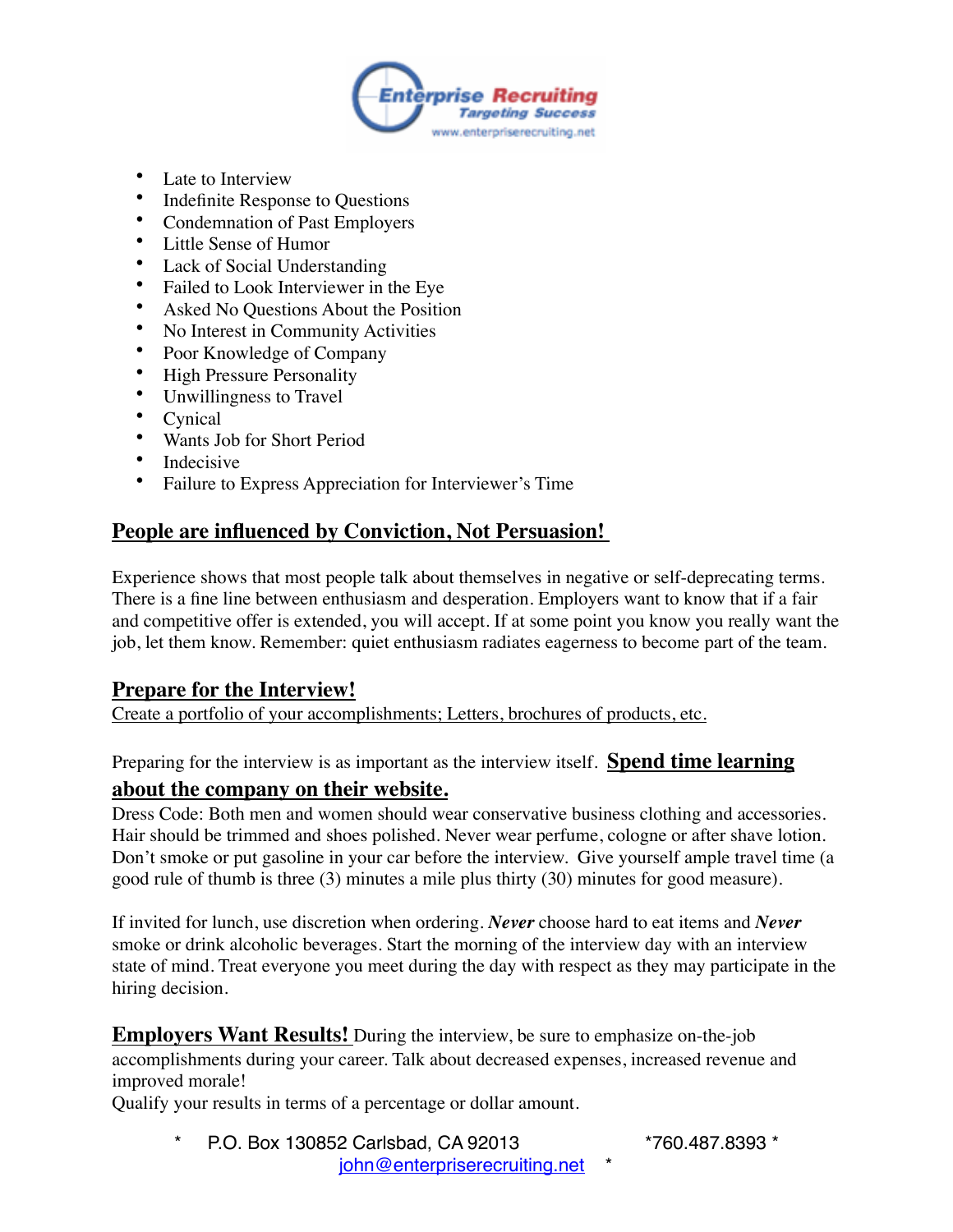

# **Questions Frequently Asked to Candidates!**

- Use Your Resume
- Tell me about yourself; assets, strengths, be specific.
- Single greatest work achievement?
- What do you like about your present position?
- What four critical things do you want in your next job?
- What do people see as your best qualities? Give examples
- What do you consider are your weakness? How have you addressed them?
- Why do you want to leave your current job?
- What motivates you?
- Give examples of a work stressful situation and how you deal with them.
- Your ability to handle conflict.
- Why do you want to join our organization?
- Why would you hire yourself for this position?
- Tell me about a time when a supervisor disagreed with the way you handled a situation. How was the issue resolved?
- What attracted you to this position
- Why were you in your previous job for such a short/long time
- What was your major achievement in your last position?
- What qualities should a successful manager posse
- How do you work as part of a team?
- What would your colleagues say about you?
- Where do you see yourself in 5 years?
- What about your current position do you least and most enjoy
- What are the elements that would make up the ideal position for you?
- What other jobs have you applied for
- What training courses have you been on
- How do you get the best out of people?
- How do you cope under pressure?
- In your opinion what do you see as the potential problems/issues in this particular sector
- In what ways do you think you can personally make a contribution to this organization
- Have you fired an employee?
- How do you motivate and train your staff?
	- \* P.O. Box 130852 Carlsbad, CA 92013 \*760.487.8393 \* john@enterpriserecruiting.net